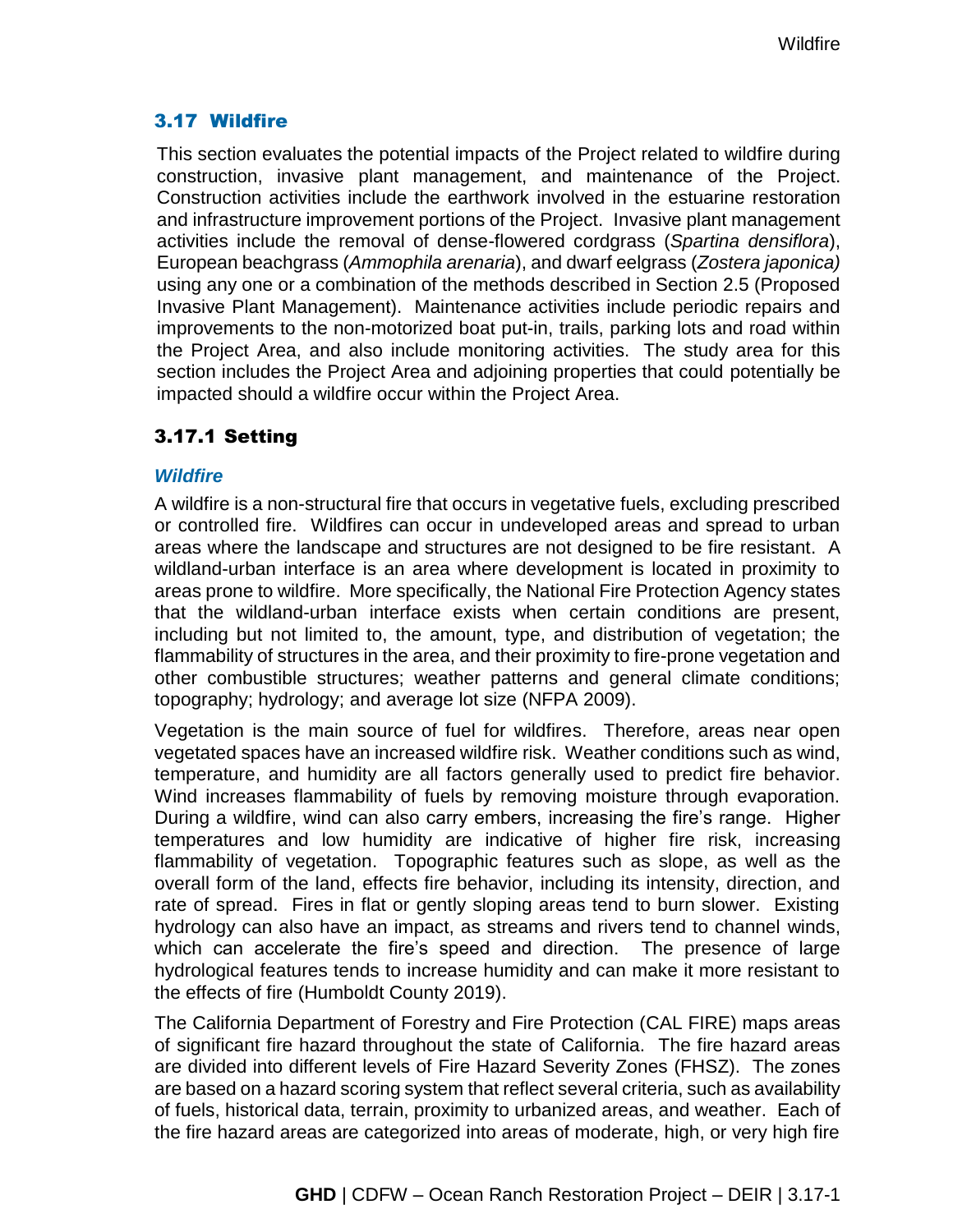hazard zones. These maps include both areas protected by CAL FIRE as well as areas protected by local entities. Lands that are protected by CAL FIRE are classified as State Responsibility Areas (SRA). Alternatively, lands that are protected by a local entity are classified as a Local Responsibility Area (LRA).

The Project Area is located within the service area of the Loleta Fire Protection District (see Figure 3.17-1). However, it is located immediately adjacent to both a moderate and high fire hazard SRA. The areas adjacent to the Project Area are located within the service boundaries of the CAL FIRE and the Loleta Fire Protection District. The primary fire hazard severity zone applied to the study area is LRA Unzoned, with segments of the north and central portions of the study area designated as LRA Moderate (CAL FIRE 2007b).

#### *Wildfire Occurrences*

Between 2012 and 2017, 12 wildfires occurred within the south spit (the area spanning the southern mouth of Humboldt Bay to the northern mouth of Eel River). One of these fires was located within the proposed dune restoration area, which encompasses a portion of the south spit. This fire grew rapidly due to the flammability of European beachgrass. This wildfire produced flames up to 12-feet (3.6 meters) high, and ultimately burned 33 acres (13 hectares) of the Project Area (R. McLaughlin pers. comm. 2019).

### *Existing Conditions*

The Project Area is generally undeveloped and heavily vegetated with a mix of invasive and native plant species typically found in marsh and dune habitats (Refer to Section 3.4 for a more comprehensive discussion of the existing biological conditions). Development in the vicinity of the Project Area is typical of agriculture, consisting of barns and residences spaced far apart to provide room for agricultural fields and pasture. The only structure located within the Project Area is an abandoned barn. The nearest cluster of structures outside of the Project Area, but in the study area, is located approximately 350 feet (107 meters) east of the Project Area, with the next closest structures being several thousand feet away. Topography in the study area is generally flat, though the area gradually slopes upward to the north and east, at the foot of Table Bluff.

## 3.17.2 Regulatory Framework

#### *Federal*

There are no federal regulations that apply to the Project related to wildfire risks.

#### *State*

#### **California Department of Forestry and Fire Protection**

CAL FIRE protects the people of California from fires, responds to emergencies, and protects and enhances forest, range, and watershed values providing social, economic, and environmental benefits to rural and urban citizens. As of June 17, 2020, CAL FIRE has responded to 2,767 wildfire incidents in 2020, which burned 15,163 acres (6,136 hectares) (CAL FIRE 2020). In 2019 CAL FIRE responded to 7,860 wildfire incidents, which burned a total of 259,823 acres (105,147 hectares);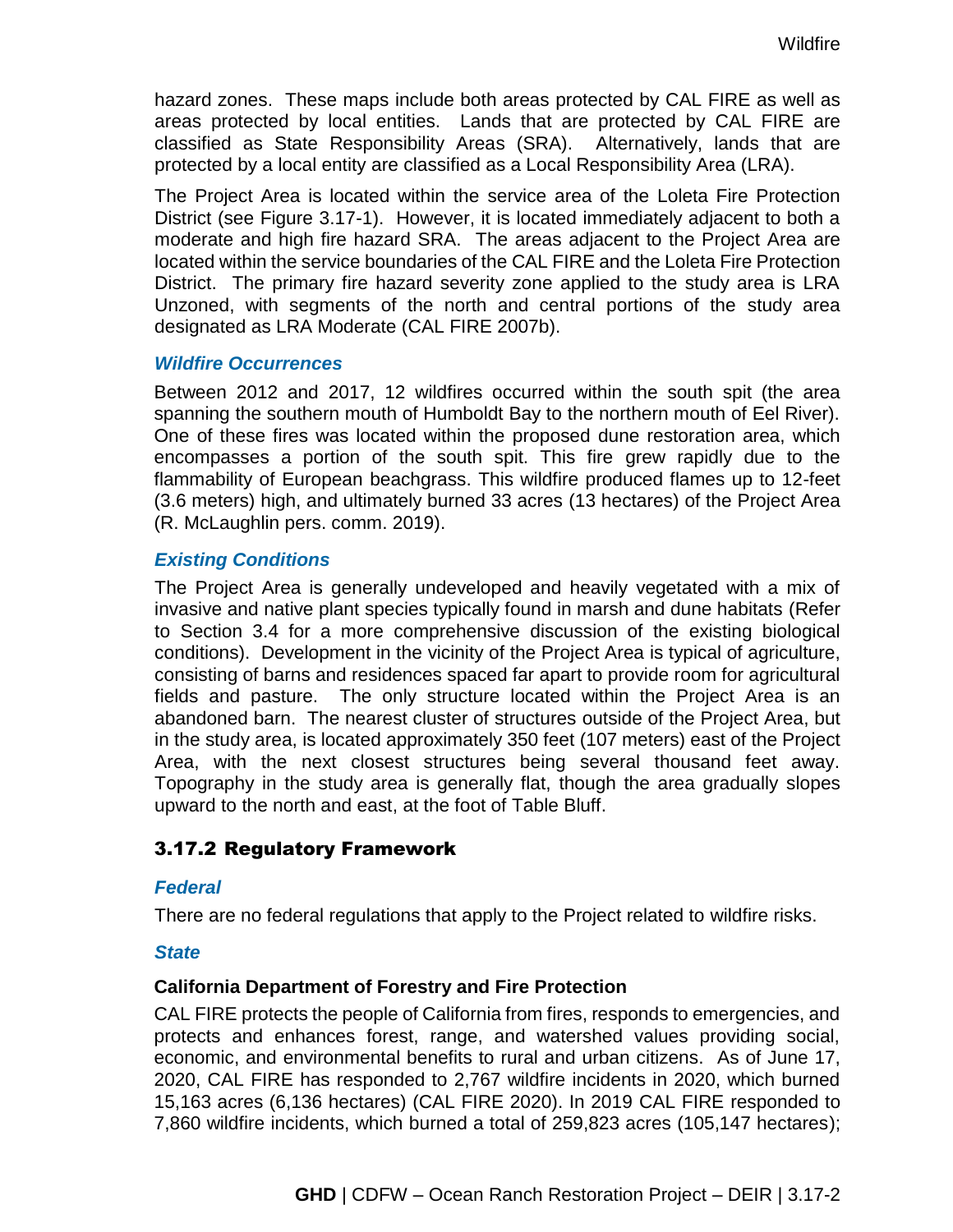in 2018 CAL FIRE responded to 7,639 wildfire incidents which burned a total of 1,963,101 acres (794,439hectares); and in 2017, CAL FIRE responded to 9,270 wildfire incidents, which burned a total of 1,548,429 acres (626,630 hectares) (CAL FIRE 2020).

The Office of the State Fire Marshal supports CAL FIRE's mission by focusing on fire prevention. It provides support through a wide variety of fire safety responsibilities including regulating buildings in which people live, congregate, or are confined; controlling substances and products which may, in and of themselves, or by their misuse, cause injuries, death, and destruction by fire; providing statewide direction for fire prevention in wildland areas; regulating hazardous liquid pipelines; reviewing regulations and building standards; and providing training and education in fire protection methods and responsibilities.

### **State of California Emergency Response Plan**

California has developed the State of California Emergency Response Plan to coordinate emergency services provided by federal, state, and local government agencies. The plan is administered by the State Office of Emergency Services, which coordinates the responses of other agencies such as local fire and police agencies, emergency medical providers, California Highway Patrol, CDFW and Caltrans (California 2019).

### **California Public Resources Code**

The California Public Resources Code (PRC) sets forth fire safety regulations that include the following:

- Earthmoving and portable equipment with internal combustion engines must be equipped with a spark arrestor to reduce the potential for igniting a wildland fire (PRC Section 4442).
- On days when a burning permit is required, flammable materials must be removed to a distance of 10 feet from any equipment that could produce a spark, fire, or flame, and the construction contractor must maintain the appropriate fire suppression equipment (PRC Section 4427).
- On days when a burning permit is required, portable tools powered by gasolinefueled internal combustion engines must not be used within 25 feet of any flammable materials (PRC Section 4431).

CAL FIRE also provides oversight for all prescribed burns in the study area and would assist with prescribed burns of non-native plants under the invasive plant management phase of the Project.

#### *Regional and Local*

Lands within the Project Area are owned by CDFW or are under the jurisdiction of the State Lands Commission, and therefore will not require a Conditional Use Permit from Humboldt County nor adherence to the Humboldt County General Plan or the Local Coastal Program Eel River Area Plan. The portions of the study area that extend beyond the Project Area boundary, including adjacent properties, would be subject to local regulation, including the following Humboldt County plans.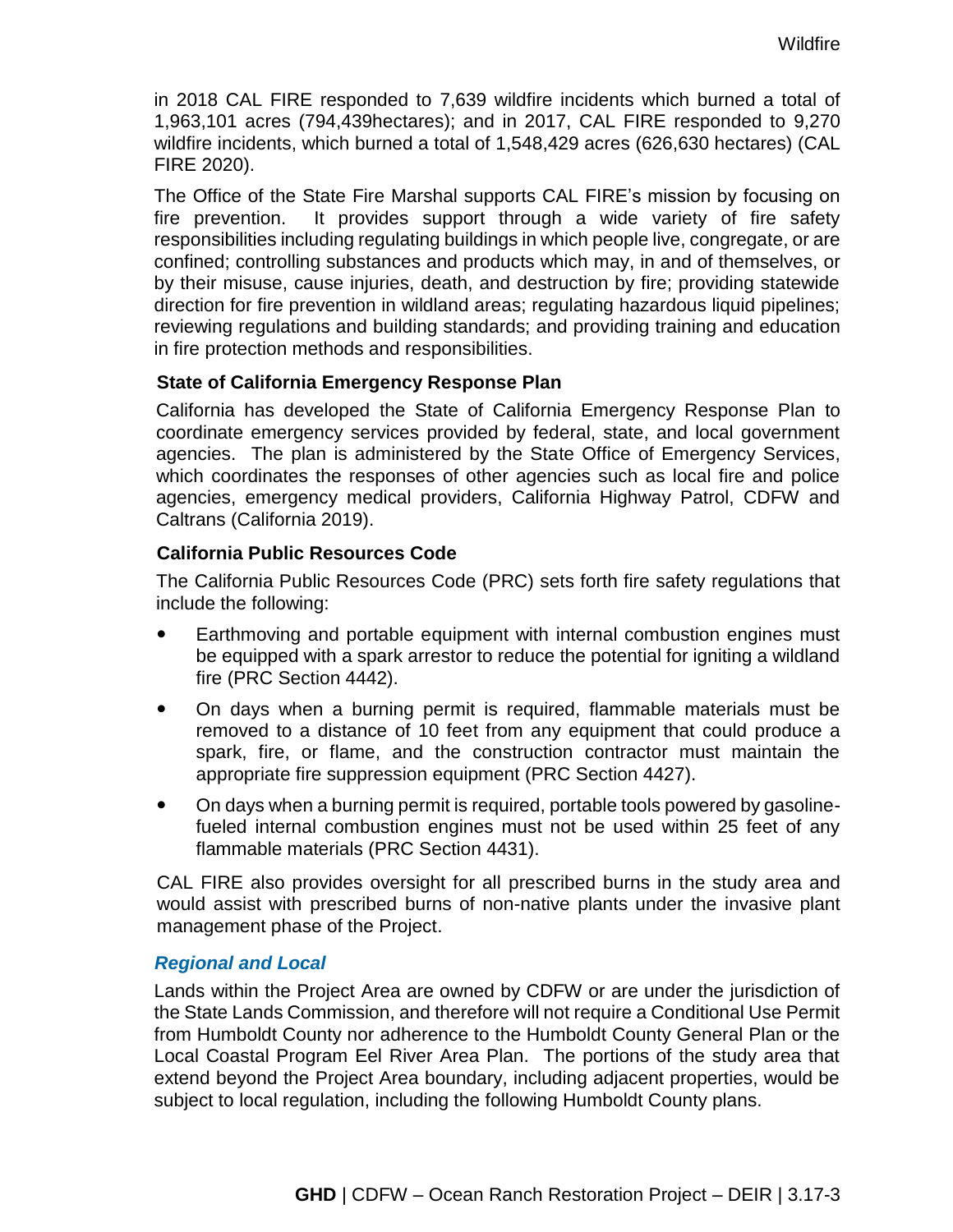## **Humboldt County Operational Area Hazard Mitigation Plan**

The 2014 Humboldt County Operational Area Hazard Mitigation Plan Update is the county's plan to identify and reduce hazards before any type of hazard event occurs (Humboldt County 2014). The Hazard Mitigation Plan aims to reduce losses from future disasters such as dam failure, drought, earthquake, fish losses, flooding, landslide, severe weather, tsunami, and wildfire. The Hazard Mitigation Plan also includes a vulnerability analysis and proposed initiatives designed to minimize future hazard-related damage. The plan mentions several actions that could reduce or mitigate wildfire risk, including clearing fuels on property, creating and implementing fire plans, and identifying evacuation routes.

## **Humboldt County Emergency Operations Plan**

The 2015 Humboldt County Emergency Operations Plan (EOP) for the Humboldt Operation Area addresses the planned response to extraordinary emergency situations associated with natural disasters, technological incidents, and national security emergencies in or affecting Humboldt County (Humboldt County 2015). The Federal Emergency Management Agency approved the Humboldt Operational Area Hazard Mitigation Plan on March 20, 2014. The EOP addresses integration and coordination with other governmental levels when required. The EOP accomplishes the following:

- Establishes the emergency management organization required to mitigate any significant emergency or disaster affecting Humboldt County.
- Identifies the policies, responsibilities, and procedures required to protect the health and safety of Humboldt County communities, public and private property, and the environmental effects of natural and technological emergencies and disasters.
- Establishes the operational concepts and procedures associated with field response to emergencies, County Emergency Operations Center activities, and the recovery process.

#### **Humboldt County General Plan Goals and Policies**

The following policy from the Humboldt County General Plan is relevant to the proposed Project:

 **S-P23**: Hazardous Fuel Reduction. Encourage land management activities that result in the reduction of hazardous fuels and also support timber management, livestock production, and the enhancement of wildlife habitat, through the use of prescribed burning, hand or mechanical methods, firewise plants, biomass utilization, and animal grazing.

## 3.17.3 Evaluation Criteria and Significance Thresholds

Under criteria based on Appendix G of the CEQA Guidelines, the Project would result in a significant impact if it was located in or near an SRA or lands classified as very high fire hazard severity zones, and would result in any of the following:

• Substantially impair an adopted emergency response plan or emergency evacuation plan;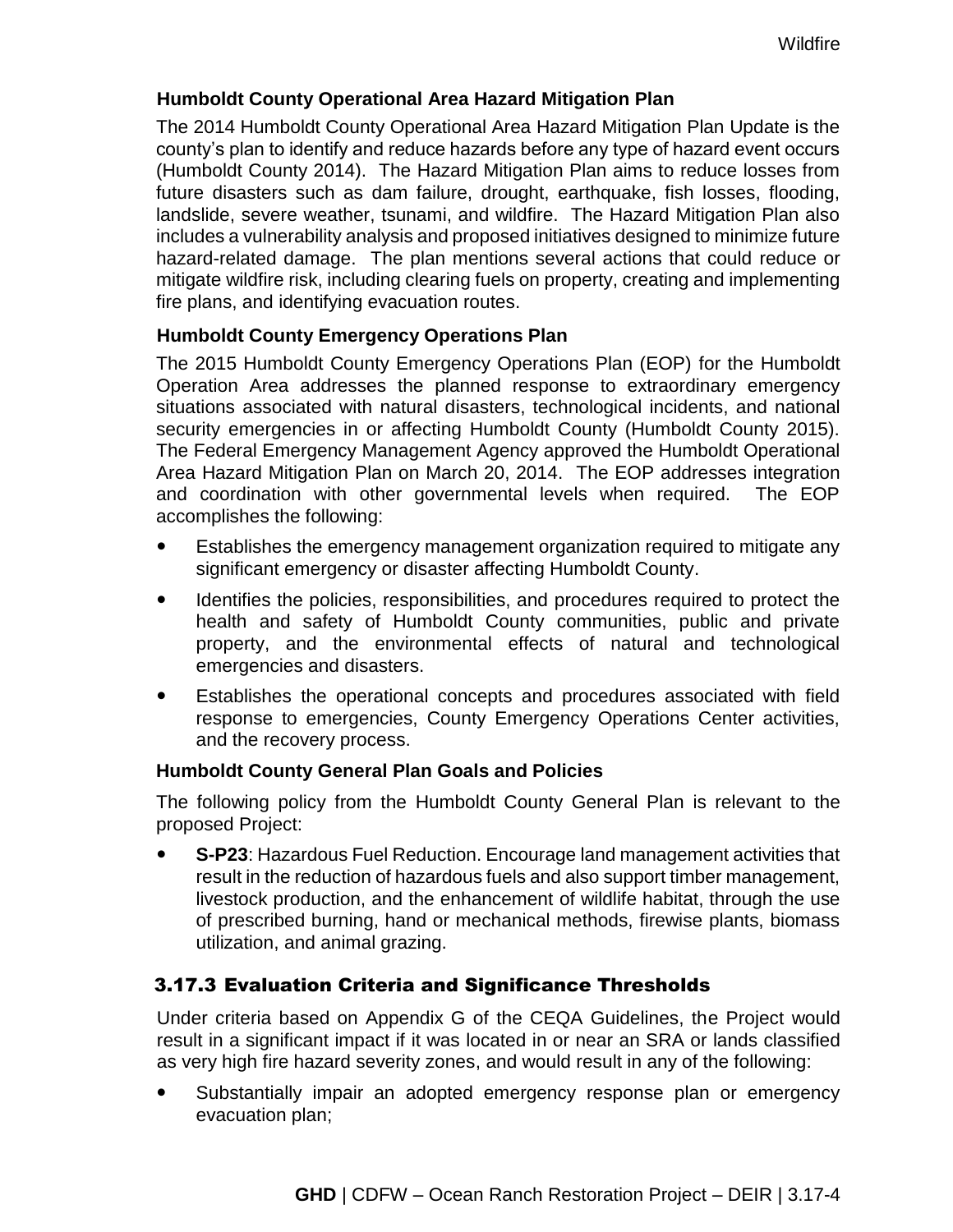- Due to slope, prevailing winds, and other factors, exacerbate wildfire risks, and thereby expose Project occupants to pollutant concentrations from a wildfire or the uncontrolled spread of a wildfire;
- Require the installation or maintenance of associated infrastructure (such as roads, fuel breaks, emergency water sources, power lines, or other utilities) that may exacerbate fire risk or that may result in the temporary or ongoing impacts to the environment; or
- Expose people or structures to significant risks, including downslope or downstream flooding or landslides, as a result of runoff, post-fire instability, or drainage changes.

The following sections describe the anticipated environmental impacts due to wildfire risks from the Project.

### *Areas of No Project Impact*

As explained below, the Project would not result in impacts related to three of the significance criteria identified in Appendix G of the current CEQA Guidelines. The following significance criteria are not discussed further in the impact analysis, for the following reasons:

- **Would the Project substantially impair an adopted emergency response plan or emergency evacuation plan?** The Project would not impair implementation of or physically interfere with an adopted emergency response plan or emergency evacuation plan. The Project Area is undeveloped, with the exception of unpaved roads. A vacant wooden barn and associated remnant corrals exist immediately adjacent to the Project Area. The Project Area is uninhabited, and the Project does not propose to construct habitable structures. The Project would not impair implementation of or physically interfere with an adopted emergency response plan or emergency evacuation plan should a wildfire occur within or in the vicinity of the study area. In fact, the proposed road improvement, and parking area and trail establishment could aid in emergency response access to and evacuation from the Project Area. There are no designated evacuation routes within the vicinity of the Project Area. Therefore, no impact would occur and this significance criterion is not discussed further in this Draft EIR. Please refer to Section 3.8.3 of the Draft EIR for further discussion of emergency response adequacy.
- **Would the Project require the installation or maintenance of associated infrastructure (such as roads, fuel breaks, emergency water sources, power lines or other utilities) that may exacerbate fire risk or may result in temporary or ongoing impacts to the environment?** The Project would improve an existing unpaved road and parking area by resurfacing the road with asphalt concrete pavement and the existing parking area with gravel. A new pervious concrete parking area would be established near the south end of the access road, and would include an American with Disabilities Act (ADA) accessible parking space. Other recreational amenities would also be installed including a gravel trail system, kiosks, a non-motorized boat put-in, and interpretive signage. Little to no maintenance is anticipated to be required for any of the above-listed Project components, and any increase in fire risk as a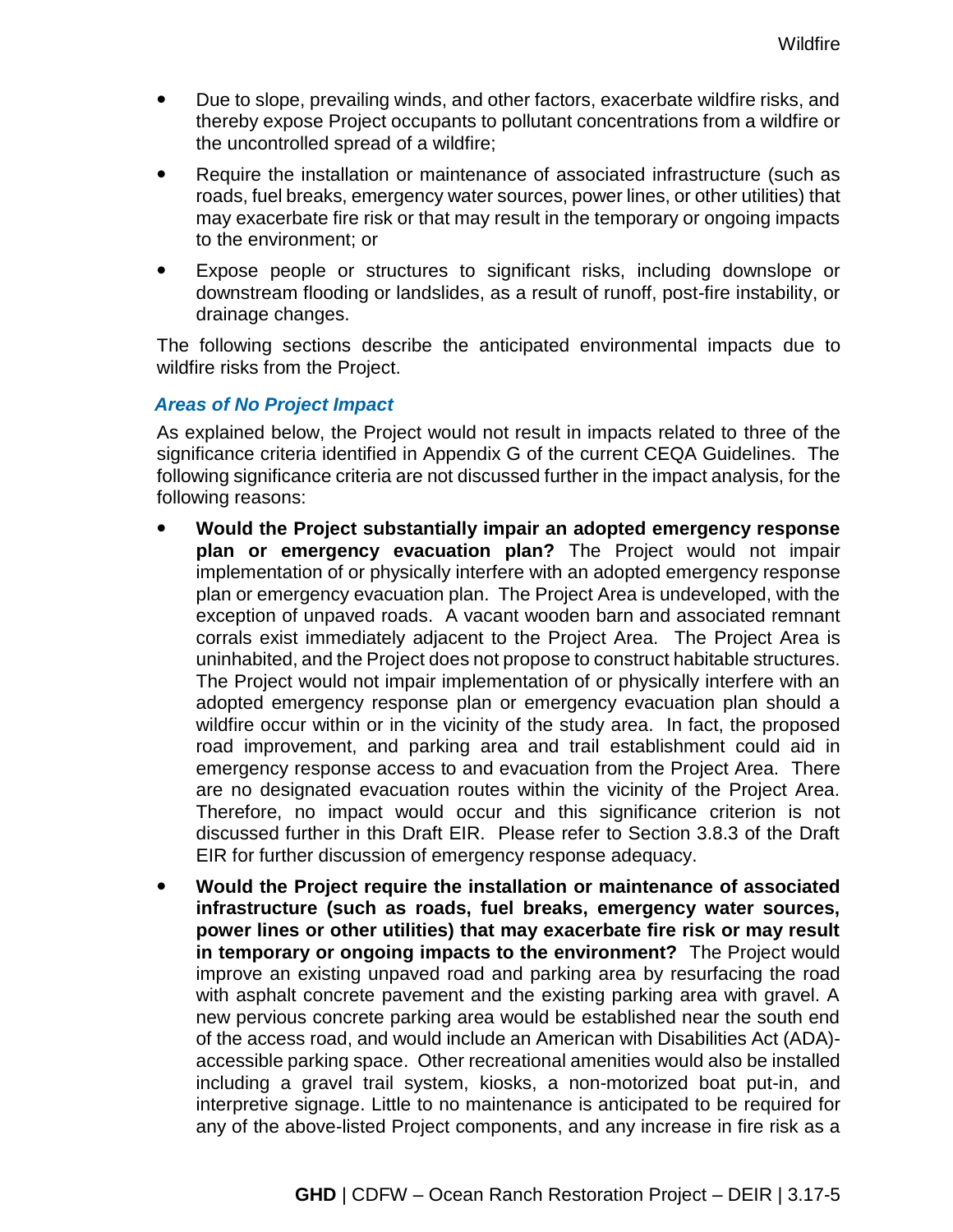result of maintenance would be minimal. No other infrastructure is proposed as part of the Project. Therefore, this criterion is not applicable and is not further evaluated in this Draft EIR. Please refer to Impact WF-1 for an evaluation of wildfire risk associated with proposed invasive plant management and fire treatment methods.

 **Would the Project expose people or structures to significant risks, including downslope or downstream flooding or landslides, as a result of runoff, post-fire instability, or drainage changes?** The topography within the Project Area and surrounding vicinity is generally flat, sloping gradually upward the further inland from the coast. The Project Area consists of undeveloped land, a large portion of which is tidally-influenced and/or regularly inundated by water. The Project Area does not contain any residential structures and the Project would not include development of any structures for human occupancy. Due to the above conditions, it is not anticipated that postwildfire conditions would increase landslide risks or other post-fire instability. Therefore, the Project would have no impact related to exposing people to significant risks, including downslope or downstream flooding or landslides as a result of post-fire instabilities. Please refer to Impact WF-1 for an evaluation of wildfire risk associated with proposed invasive plant management and fire treatment methods.

# 3.17.4 Methodology

The impact analysis included in this section is based on information taken from CAL FIRE resources, existing conditions, and other information collected from the County of Humboldt. This analysis considers the range and nature of fire treatment methods proposed by the Project and evaluates the primary ways that fire treatment methods could exacerbate wildfire risks.

## 3.17.5 Impacts and Mitigation Measures

**Impact WF-1: Would the Project, due to slope, prevailing winds, and other factors, exacerbate wildfire risks, and thereby expose Project occupants to, pollutant concentrations from a wildfire or the uncontrolled spread of a wildfire?**

The primary fire hazard severity zone applied to the Project Area is LRA Unzoned, with segments of the north and central portions of the Project Area designated as LRA Moderate (CAL FIRE 2008). The Project Area is not located in or near lands classified as a very high fire hazard severity zone, however it is located adjacent to an SRA.

The Project vicinity is rural and generally characterized by open pastures and scattered barns and residences. The Project Area consists of undeveloped land, a large portion of which is tidally-influenced and/or regularly inundated by water. The Project Area does not contain any residential structures and the Project does not include development of any structures for human occupancy. Adjacent land generally consists of open agricultural pasture and farmland. The nearest residential community to the Project Area is on Indianola Reservation Road and the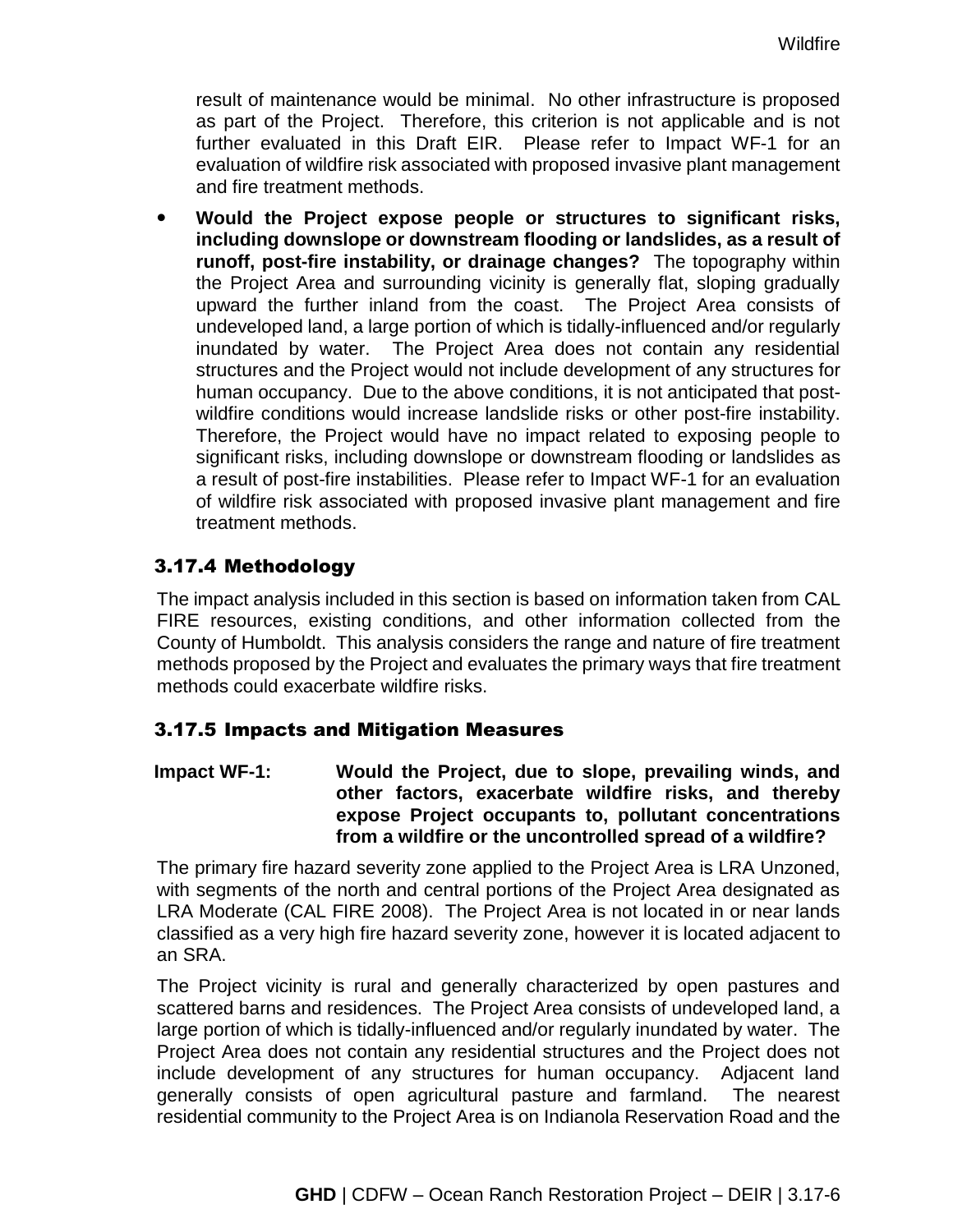Wiyot Table Bluff Reservation, approximately 350 feet (107 meters) northeast of the Project Area.

As described in Section 3.17.1, there are several criteria that determine the severity of fire risk associated with a particular site, including climate, topography, vegetation, and proximity to open space. The climate in the study area is classified as Mediterranean, which is characterized as having dry summers and mild, wet winters. The topography within the study area is generally flat, sloping gradually upward the further inland from the coast. The Project Area is predominately vegetated with a mix of invasive and native plants characteristic of marsh habitat within the estuarine restoration portion and partially vegetated with European beachgrass and dune mat within the dune restoration area. These conditions – mild climate, flat/gradually sloping topography, and large areas regularly inundated with water – reduce fire risk. However, the Project Area is densely vegetated and may provide fuel in the event of a wildfire. In particular, the dune restoration area is dominated by highly flammable European beachgrass, which has previously exacerbated wildfires within the study area. As mentioned previously, 12 fires located along the south spit occurred between 2012 and 2017. One of these fires burned 33 acres (13 hectares) within the dune restoration portion of the Project Area. The CAL FIRE Battalion Chief stated that the presence of European beachgrass aided in the spread and severity of the fires along the south spit (R. McLaughlin pers. comm. 2019).

The Project would utilize prescribed burning as one method for controlling and eradicating invasive plants that currently dominate the landscape, including denseflowered cordgrass and European beachgrass. The use of prescribed burns mimics natural processes, reduces biomass, and provides fire hazard reduction benefits that enhance public and firefighter safety. Removing the excess fuel via prescribed burning would also reduce the intensity, frequency, and hazard associated with future potential uncontrolled grassland fires within the Project Area.

However, the use of prescribed burning treatments represents a potential risk to people or structures if the fire is not properly controlled and spreads beyond the boundary of the proposed burn area. Under this scenario, an improperly managed prescribed burn has the potential to expose people in the vicinity to an uncontrolled wildfire or pollutant concentrations. Accordingly, CDFW would coordinate with CAL FIRE to plan and implement the prescribed burns in accordance with an approved Burn Plan, as described in Chapter 2, Project Description.

When undertaking a prescribed burn project in coordination with CAL FIRE, the liability for conducting the prescribed burn is presumed to be CAL FIRE (CAL FIRE 2018). It is anticipated that CAL FIRE would utilize fire engines and hand crews to create and manage fire operations. Fire breaks would be utilized to divide the Project Area into manageable plots (likely 400 meters by 400 meters). Prescribed burning treatment of both dense-flowered cordgrass and European beachgrass would occur in compliance with applicable regulations and would be implemented in collaboration with CAL FIRE, which would reduce the risk of wildfires during Project implementation to a less-than-significant level.

Please refer to Section 3.8 (Hazards and Hazardous Materials), Impact HAZ-3 for additional discussion of wildfire risk.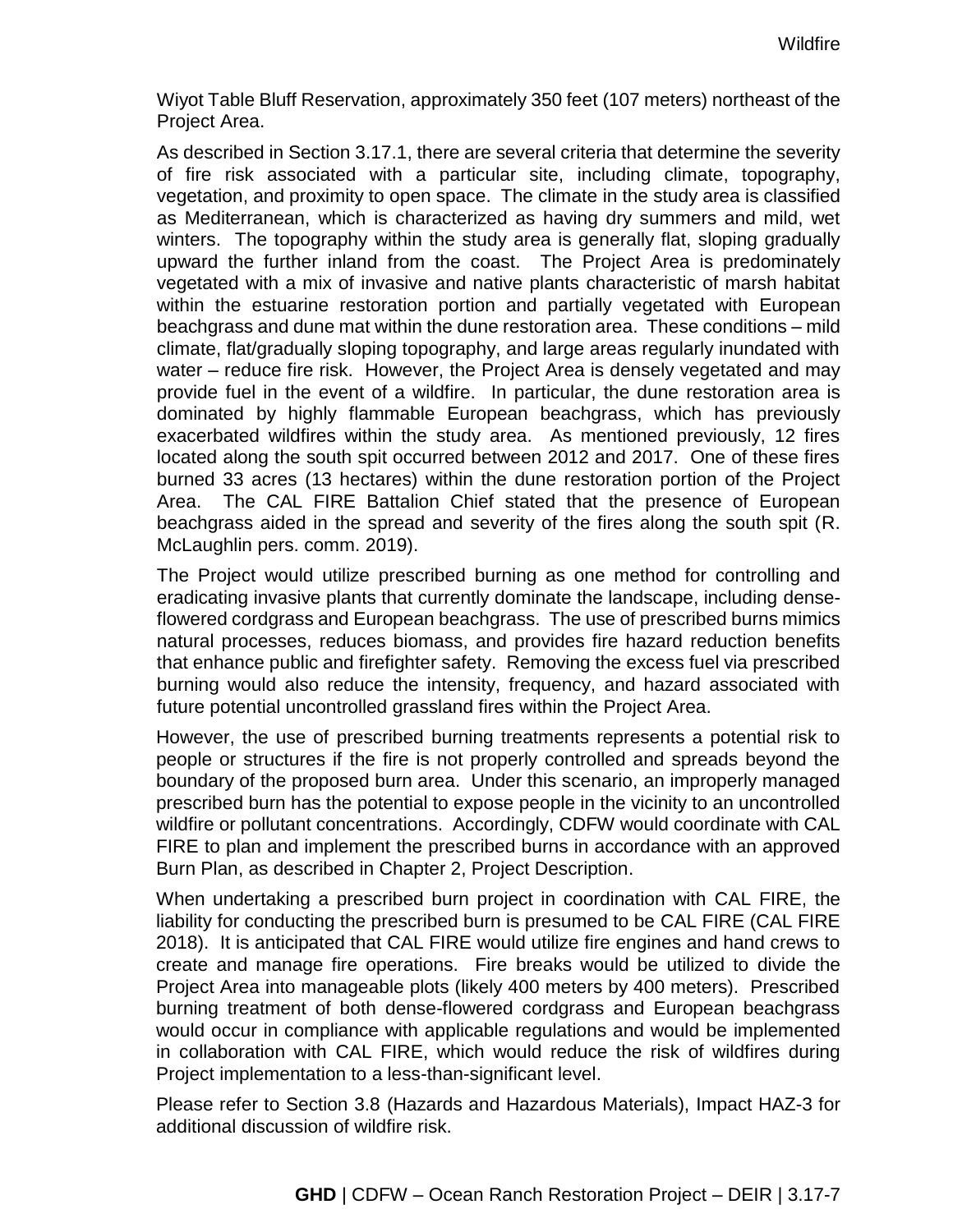**Mitigation Measures:** No mitigation is necessary.

**Level of Significance:** Less than significant.

## 3.17.6 Cumulative Impacts

### **Impact WF-C-1: Would the Project contribute to a cumulatively significant impact related to wildfire risk?**

As discussed in Impact WF-1, the Project would have a less-than-significant impact associated with the exacerbation of wildfire risks. Similar to the Project, construction and maintenance of other restoration based cumulative projects identified in Table 3-1 could potentially utilize similar fire treatment methods for invasive plant management. Cumulative projects would be subject to compliance with applicable regulations, including federal, state, and local regulations that require implementation of approved burn plans. The Project's contribution to cumulative impacts related to the exacerbation of wildfire risks would not be cumulatively considerable, and therefore less than significant.

**Mitigation Measures:** No mitigation is necessary.

**Level of Significance:** Less than significant.

# 3.17.7 References

- California Department of Forestry and Fire Protection (CAL FIRE). 2007a. Fire Hazard Severity Zones in State Responsibility Areas. Accessed on May 30, 2019, via: http://frap.fire.ca.gov/webdata/maps/statewide/fhszs\_map.pdf
- California Department of Forestry and Fire Protection (CAL FIRE). 2007b. Fire Hazard Severity Zones in Local Responsibility Areas. Accessed on May 30, 2019, via: http://frap.fire.ca.gov/webdata/maps/statewide/fhszl06\_1\_map.pdf
- California Department of Forestry and Fire Protection (CAL FIRE). 2018. Vegetation Management Program, Accessed on October 30, 2018 via: http://calfire.ca.gov/resource\_mgt/resource\_mgt\_vegetation
- California Department of Forestry and Fire Protection (CAL FIRE). 2020. Incident Overview. Accessed on June 18, 2020 via https://www.fire.ca.gov/incidents/2020
- California Governor's Office of Emergency Services. 2017. State of California Emergency Plan. Accessed on June 26, 2019 via https://www.caloes.ca.gov/PlanningPreparednessSite/Documents/California \_State\_Emergency\_Plan\_2017.pdf
- Humboldt County. 2019. Humboldt County Communities Wildfire Protection Plan. Accessed on May 29, 2019, via https://humboldtgov.org/2431/CWPP-2019
- Humboldt County. 2015. County of Humboldt Emergency Operations Plan Humboldt Operational Area. March.
- Humboldt County. 2014. Humboldt County Operational Area Hazard Mitigation Plan Update. February.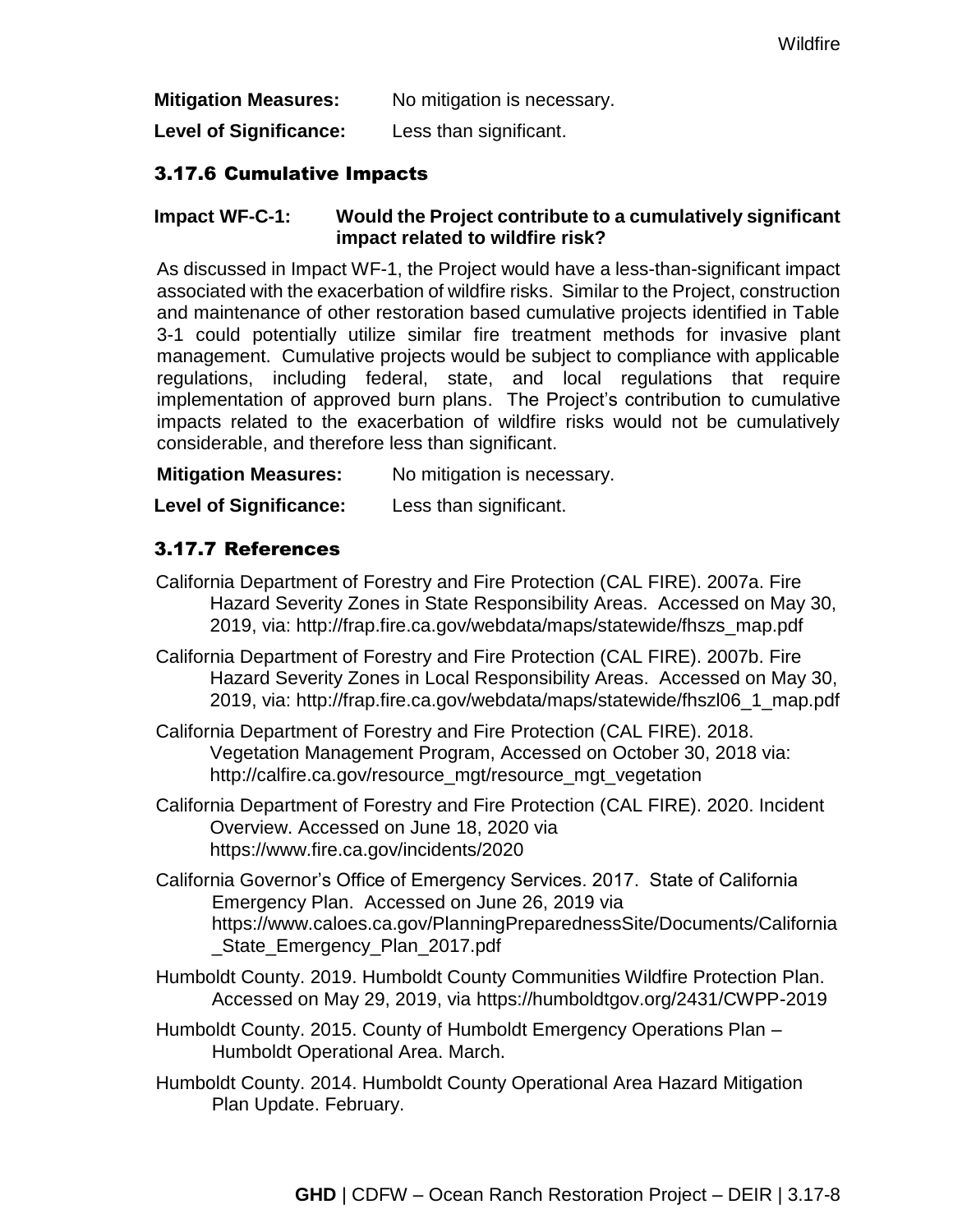McLaughlin, R. 2019. CAL FIRE Battalion Chief. Personal Communication. August.

National Fire Protection Agency. 2009. Safer from the Start A Guide to Firewise-Friendly Developments. Accessed on May 29, 2019, via: https://www.nfpa.org/- /media/Files/Training/certification/CWMS/SaferFromtheStart.ashx?la=en